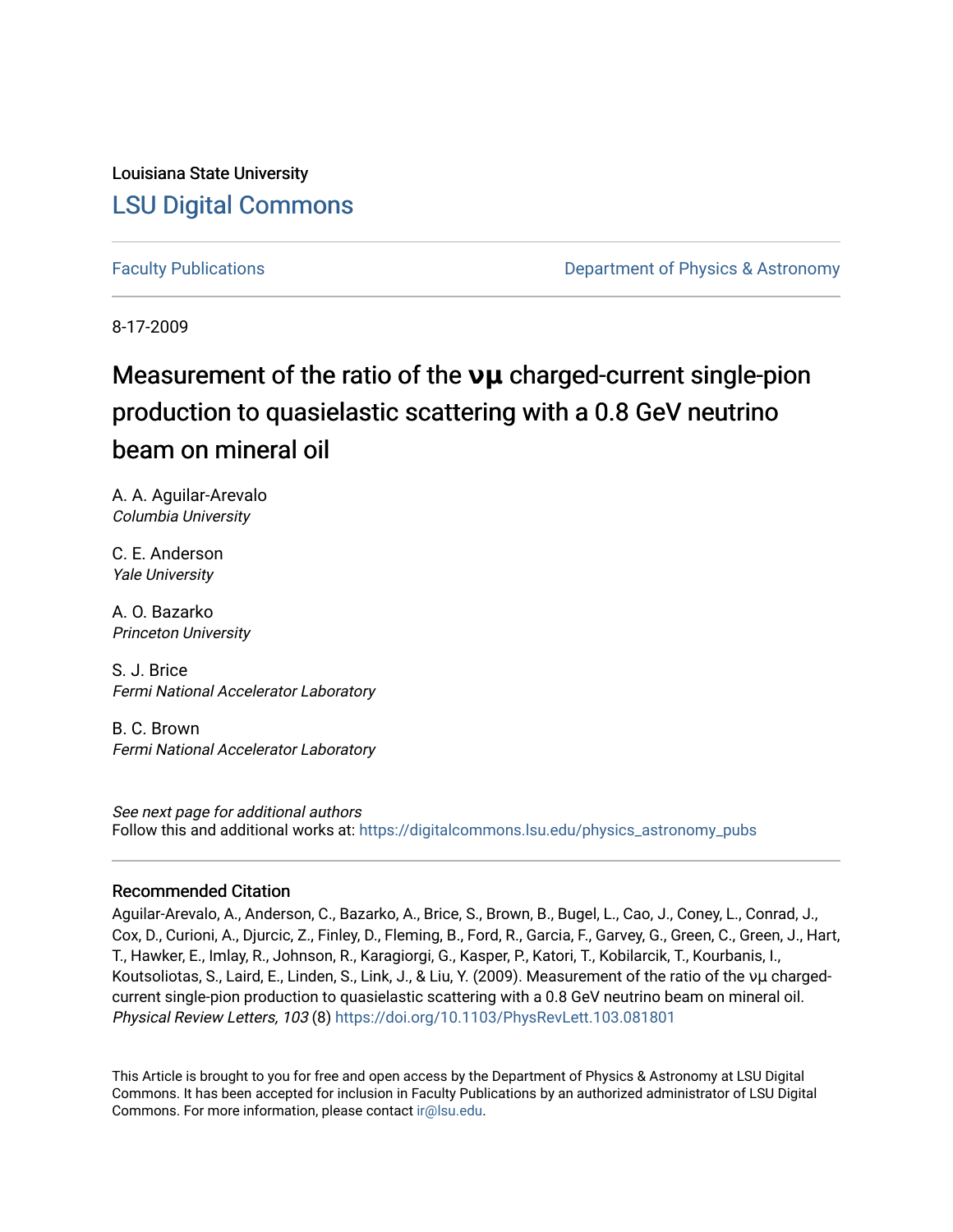#### Authors

A. A. Aguilar-Arevalo, C. E. Anderson, A. O. Bazarko, S. J. Brice, B. C. Brown, L. Bugel, J. Cao, L. Coney, J. M. Conrad, D. C. Cox, A. Curioni, Z. Djurcic, D. A. Finley, B. T. Fleming, R. Ford, F. G. Garcia, G. T. Garvey, C. Green, J. A. Green, T. L. Hart, E. Hawker, R. Imlay, R. A. Johnson, G. Karagiorgi, P. Kasper, T. Katori, T. Kobilarcik, I. Kourbanis, S. Koutsoliotas, E. M. Laird, S. K. Linden, J. M. Link, and Y. Liu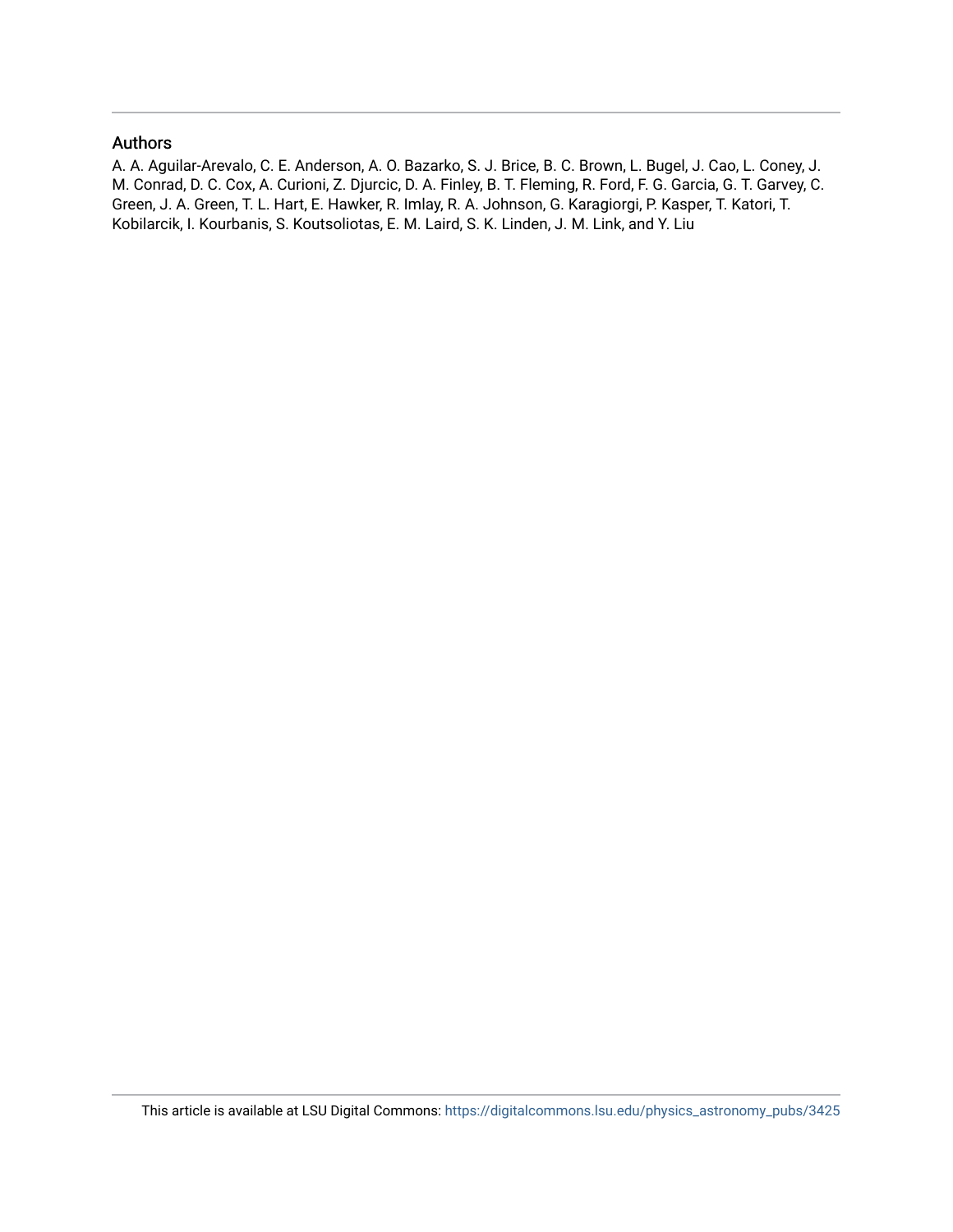# MIT IIII. **Open Access Articles**

*Measurement of the Ratio of the v [subscript mu] Charged-Current Single-Pion Production to Quasielastic Scattering with a 0.8 GeV Neutrino Beam on Mineral Oil*

The MIT Faculty has made this article openly available. *[Please](https://libraries.mit.edu/forms/dspace-oa-articles.html) share* how this access benefits you. Your story matters.

| <b>Citation</b>     | Aguilar-Arevalo, A. A. et al. "Measurement of the Ratio of the<br>v [subscript mu] Charged-Current Single-Pion Production to<br>Quasielastic Scattering with a 0.8 GeV Neutrino Beam on Mineral<br>Oil." Physical Review Letters 103.8 (2009): 081801. © 2009 The<br><b>American Physical Society</b> |
|---------------------|-------------------------------------------------------------------------------------------------------------------------------------------------------------------------------------------------------------------------------------------------------------------------------------------------------|
| <b>As Published</b> | http://dx.doi.org/10.1103/PhysRevLett.103.081801                                                                                                                                                                                                                                                      |
| <b>Publisher</b>    | <b>American Physical Society</b>                                                                                                                                                                                                                                                                      |
| <b>Version</b>      | Final published version                                                                                                                                                                                                                                                                               |
| <b>Citable link</b> | http://hdl.handle.net/1721.1/52718                                                                                                                                                                                                                                                                    |
| <b>Terms of Use</b> | Article is made available in accordance with the publisher's<br>policy and may be subject to US copyright law. Please refer to the<br>publisher's site for terms of use.                                                                                                                              |



DSpace@MIT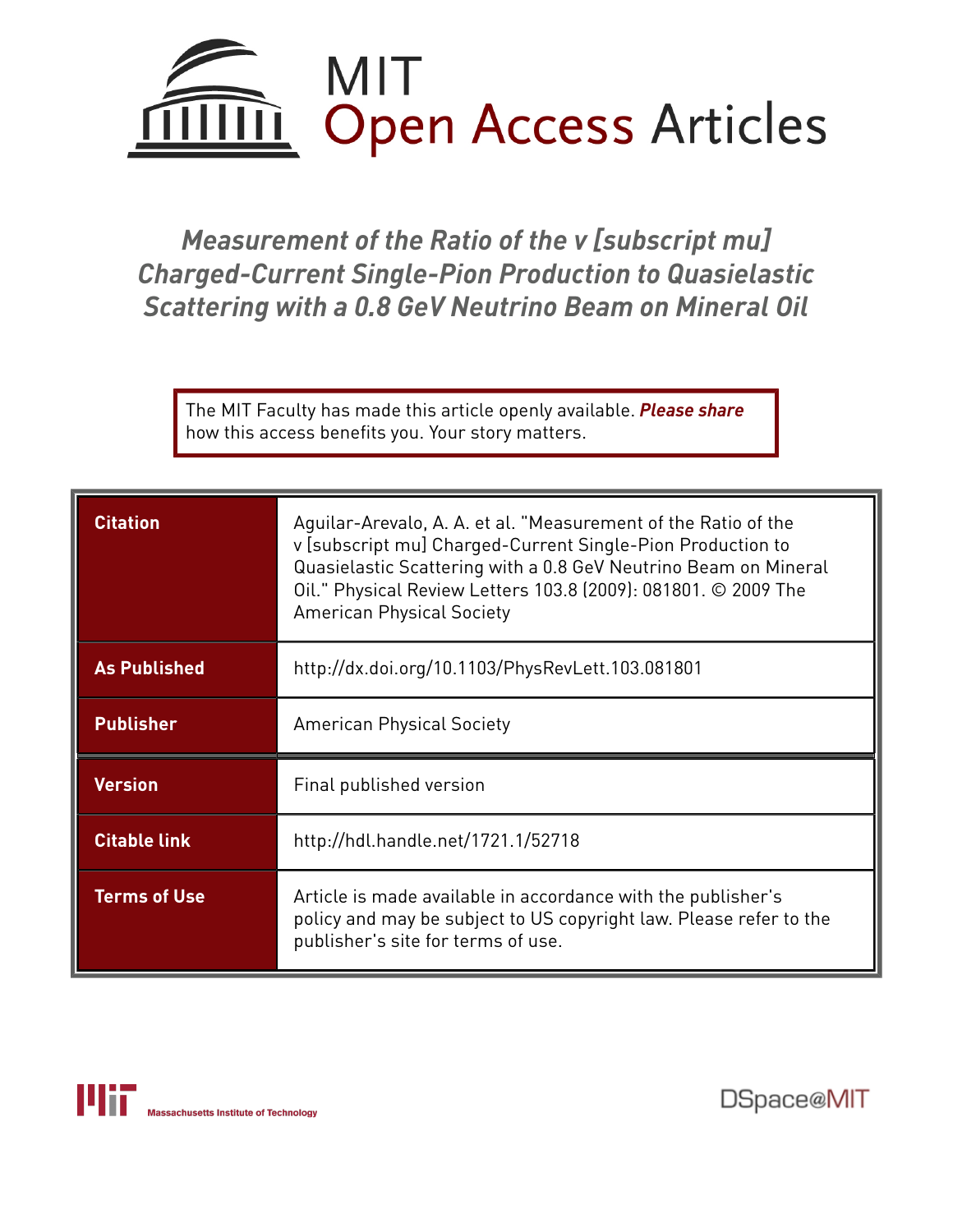## Measurement of the Ratio of the  $\nu_{\mu}$  Charged-Current Single-Pion Production to Quasielastic Scattering with a 0.8 GeV Neutrino Beam on Mineral Oil

<span id="page-3-0"></span>A. A. Aguilar-Arevalo,<sup>5,[\\*](#page-7-0)</sup> C. E. Anderson,<sup>18</sup> A. O. Bazarko,<sup>15</sup> S. J. Brice,<sup>7</sup> B. C. Brown,<sup>7</sup> L. Bugel,<sup>5</sup> J. Cao,<sup>14</sup> L. Coney,<sup>5</sup>

J. M. Conrad,<sup>5,13</sup> D. C. Cox,<sup>10</sup> A. Curioni,<sup>18</sup> Z. Djurcic,<sup>5</sup> D. A. Finley,<sup>7</sup> B. T. Fleming,<sup>18</sup> R. Ford,<sup>7</sup> F. G. Garcia,<sup>7</sup>

G. T. Garvey,  $^{11}$  C. Green,  $^{7,11}$  J. A. Green,  $^{10,11}$  T. L. Hart,  $^{4}$  E. Hawker,  $^{3,11}$  R. Imlay,  $^{12}$  R. A. Johnson,  $^{3}$  G. Karagiorgi,  $^{5,13}$ 

P. Kasper,<sup>7</sup> T. Katori,<sup>10,13</sup> T. Kobilarcik,<sup>7</sup> I. Kourbanis,<sup>7</sup> S. Koutsoliotas,<sup>2</sup> E.M. Laird,<sup>15</sup> S.K. Linden,<sup>18</sup> J.M. Link,<sup>17</sup>

Y. Liu,<sup>14</sup> Y. Liu,<sup>1</sup> W. C. Louis,<sup>11</sup> K. B. M. Mahn,<sup>5</sup> W. Marsh,<sup>7</sup> V. T. McGary,<sup>5,13</sup> G. McGregor,<sup>11</sup> W. Metcalf,<sup>12</sup>

P. D. Meyers,<sup>15</sup> F. Mills,<sup>7</sup> G. B. Mills,<sup>11</sup> J. Monroe,<sup>5</sup> C. D. Moore,<sup>7</sup> R. H. Nelson,<sup>4</sup> P. Nienaber,<sup>16</sup> J. A. Nowak,<sup>12</sup>

B. Osmanov, <sup>8</sup> S. Ouedraogo, <sup>12</sup> R. B. Patterson, <sup>15</sup> D. Perevalov, <sup>1</sup> C. C. Polly, <sup>9,10</sup> E. Prebys, <sup>7</sup> J. L. Raaf, <sup>3</sup> H. Ray, <sup>8,11</sup>

<span id="page-3-1"></span>B. P. Roe, <sup>14</sup> A. D. Russell,<sup>7</sup> V. Sandberg, <sup>11</sup> R. Schirato, <sup>11</sup> D. Schmitz, <sup>5</sup> M. H. Shaevitz, <sup>5</sup> F. C. Shoemaker, <sup>15[,†](#page-7-1)</sup> D. Smith, <sup>6</sup>

<span id="page-3-2"></span>M. Soderberg, <sup>18</sup> M. Sorel, 5,[‡](#page-7-2) P. Spentzouris, <sup>7</sup> J. Spitz, <sup>18</sup> I. Stancu, <sup>1</sup> R. J. Stefanski, <sup>7</sup> M. Sung, <sup>12</sup> H. A. Tanaka, <sup>15</sup> R. Tayloe, <sup>10</sup>

M. Tzanov,<sup>4</sup> R. Van de Water,<sup>11</sup> M. O. Wascko,<sup>12,§</sup> D. H. White,<sup>11</sup> M. J. Wilking,<sup>4</sup> H. J. Yang,<sup>14</sup>

G. P. Zeller,  $5,11$  and E. D. Zimmerman<sup>4</sup>

(MiniBooNE Collaboration)

<sup>1</sup>University of Alabama, Tuscaloosa, Alabama 35487, USA <sup>2</sup>Bucknell University, Lewisburg, Pennsylvania 17837, USA 3 University of Cincinnati, Cincinnati, Ohio 45221, USA 4 University of Colorado, Boulder, Colorado 80309, USA <sup>5</sup>Columbia University, New York, New York 10027, USA<br><sup>6</sup>Embry Riddle Agronautical University, Prescott Arizona 8630 Embry Riddle Aeronautical University, Prescott, Arizona 86301, USA <sup>7</sup> Fermi National Accelerator Laboratory, Batavia, Illinois 60510, USA<br><sup>8</sup> University of Florida, Gainesville, Florida 32611, USA University of Florida, Gainesville, Florida 32611, USA <sup>9</sup>University of Illinois, Urbana, Illinois 61801, USA <sup>10</sup>Indiana University, Bloomington, Indiana 47405, USA<br><sup>11</sup>Los Alamos National Laboratory, Los Alamos, New Mexico 87545, USA<br><sup>12</sup>Louisiana State University, Baton Rouge, Louisiana 70803, USA<br><sup>13</sup>Massachusetts Institute o <sup>16</sup>Saint Mary's University of Minnesota, Winona, Minnesota 55987, USA<br><sup>17</sup>Virginia Polytechnic Institute & State University, Blacksburg, Virginia 24061, USA<br><sup>18</sup>Yale University, New Haven, Connecticut 06520, USA

(Received 20 April 2009; published 17 August 2009)

Using high statistics samples of charged-current  $\nu_{\mu}$  interactions, the MiniNooNE Collaboration reports a measurement of the single-charged-pion production to quasielastic cross section ratio on mineral oil (CH2), both with and without corrections for hadron reinteractions in the target nucleus. The result is provided as a function of neutrino energy in the range  $0.4 \text{ GeV} < E_{\nu} < 2.4 \text{ GeV}$  with 11% precision in the region of highest statistics. The results are consistent with previous measurements and the prediction from historical neutrino calculations.

DOI: [10.1103/PhysRevLett.103.081801](http://dx.doi.org/10.1103/PhysRevLett.103.081801) PACS numbers: 13.15.+g

Future neutrino oscillation experiments will operate in the 1 GeV energy range, where charged-current quasielastic scattering (CCQE,  $\nu_{\mu} n \rightarrow \mu^{-} p$ ) and charged-current single-pion production (CC1 $\pi^+$ ,  $\nu_\mu X \to \mu^- \pi^+ X'$ ) are the dominant interactions. Because such processes are the largest contributors to the event samples in such experiments, there has been much interest in making better determinations of their cross sections. At present, the ratio

of  $CC1\pi^+$ :CCQE cross sections has been measured to  $\sim$ 30% precision based on small event samples [[1](#page-7-3)[–3](#page-7-4)]. A high statistics measurement of these processes necessarily requires the use of nuclear targets where final state interactions obscure the actual value of the ratio of the cross sections on nucleons. Experimentally, it is the cross section on complex nuclei including the effects of final state interactions which is more relevant (experiments can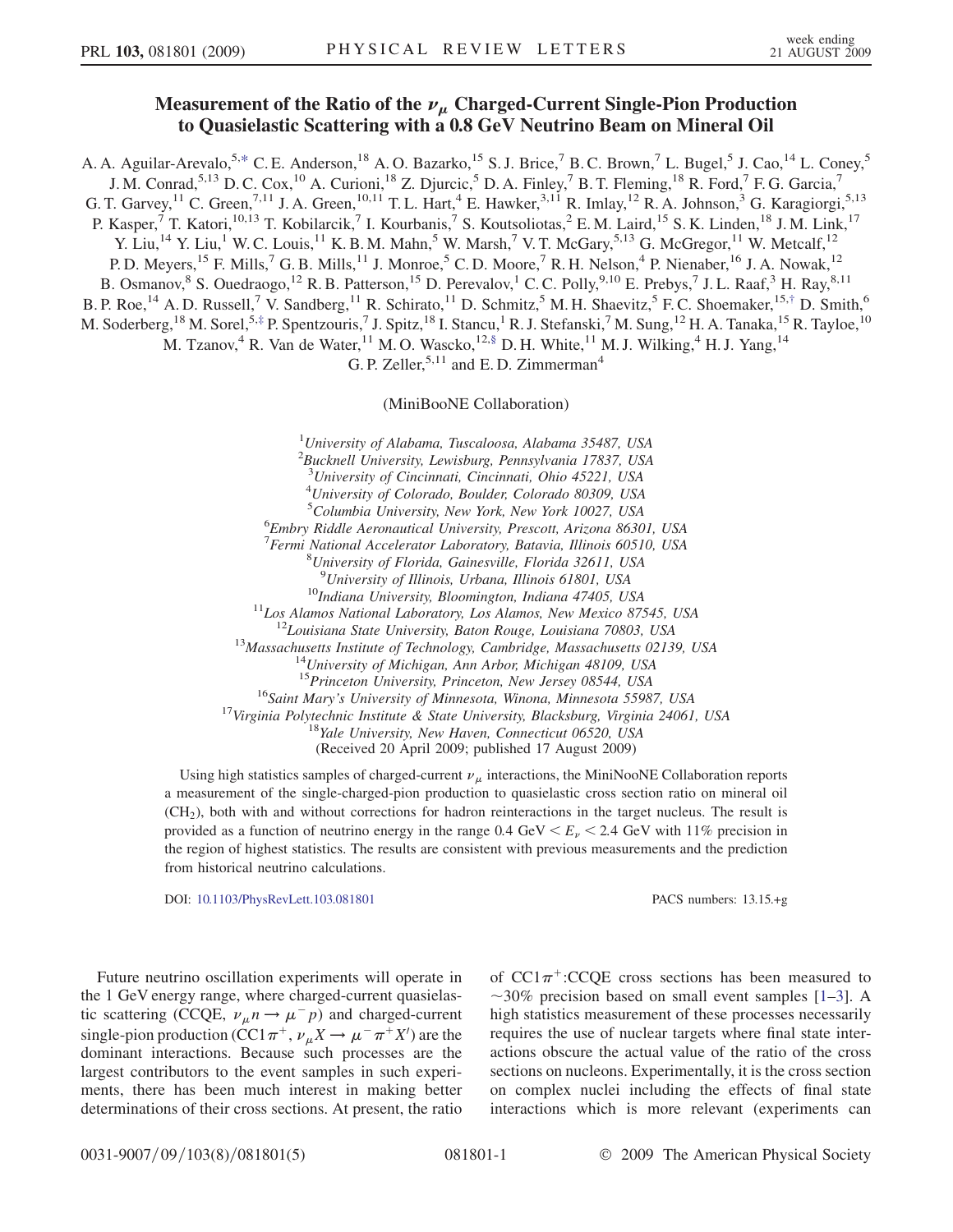only identify particles that actually exit the struck nucleus). In this Letter, the MiniNooNE Collaboration reports the first measurement of the observed  $CC1\pi^{+}$ :CCQE cross section ratio as a function of neutrino energy including the effects of hadronic reinteractions. Additionally, an underlying ratio at the nucleon level is extracted to facilitate comparison with prior measurements [[1,](#page-7-3)[3\]](#page-7-4). Precise knowledge of this cross section ratio is particularly important for future  $\nu_{\mu}$  disappearance searches, in which  $CC1\pi^+$  events typically constitute either a class of signal events or a large background to the CCQE signal. The uncertainty on the CC1 $\pi^+$ :CCQE cross section ratio therefore limits the precision of these measurements.

The Booster Neutrino Beam at Fermilab provides a neutrino source which is particularly well suited to making this measurement; about 40% of  $\nu_{\mu}$  neutrino interactions in MiniBooNE are expected to be CCQE and 24% CC1 $\pi^+$ . The beam itself is composed of 93.6%  $\nu_{\mu}$  with a mean energy of about 800 MeV and 5.9% (0.5%)  $\bar{\nu}_{\mu}$  ( $\nu_e$ ) contamination [\[4](#page-7-5)]. The neutrinos are detected in the MiniBooNE detector [\[5](#page-7-6)], a 12.2 m diameter spherical tank filled with 818 tons of undoped mineral oil located 541 m downstream of the beryllium target. At the energies relevant to this analysis, the products of the interactions produce primarily Cerenkov light with a small fraction of scintillation light [\[5](#page-7-6)]. The light is detected by 1280 8-inch photomultiplier tubes (PMTs) which line the MiniBooNE inner tank. This inner tank region is optically isolated from a surrounding veto region, instrumented with 240 PMTs, that serves to reject incoming cosmic rays and partially contained neutrino interactions.

Neutrino interactions within the detector are simulated with the v3 NUANCE event generator [\[6\]](#page-7-7). CCQE interactions on carbon are generated using the relativistic Fermi gas model [[7\]](#page-7-8) tuned to better describe the observed distribution of  $\nu_{\mu}$  CCQE interactions in MiniBooNE [[8\]](#page-7-9). Resonant CC1 $\pi^+$  events are simulated using the Rein and Sehgal (R-S) model [\[9\]](#page-7-10), as implemented in NUANCE with an axial mass  $M_A^{1\pi} = 1.1$  GeV. The angular distribution of the decaying pions in the center of mass of the recoiling resonance follows the helicity amplitudes of [[9](#page-7-10)]. In MiniBooNE, 87% of  $CC1\pi^+$  production is predicted to occur via the  $\Delta(1232)$  resonance, but 17 higher mass resonances and their interferences, as well as a nonresonant background [[9\]](#page-7-10) that accounts for roughly 6% of  $CC1\pi^+$ events, are also included in the model. Coherently produced  $CC1\pi^+$  events are generated using the R-S model [\[10\]](#page-7-11) with the R-S absorptive factor replaced by NUANCE's pion absorption model and the overall cross section rescaled to reproduce MiniBooNE's recent measurement of neutral current coherent  $\pi^0$  production [\[11\]](#page-7-12). Coherent  $\pi^+$  production is predicted to compose less than 6% of the MiniBooNE CC1 $\pi$ <sup>+</sup> sample due to the small coherent cross section [[12](#page-7-13),[13](#page-7-14)] and the dominance of the  $\Delta^{++}$  resonance. A GEANT3-based detector model [\[14\]](#page-7-15) simulates the response of the detector to particles produced in these neutrino interactions.

To select  $\nu_{\mu}$  charged-current interactions, simple requirements on the amount of charge detected in the tank  $($  > 175 tank PMT hits) and in the veto region  $($  <6 veto PMT hits), location of the event in the tank  $(< 500$  cm from the center of the detector), and event time (event must occur while the beam is passing through the detector) are first applied. Further requirements on the number of decay electrons in the event are then used to isolate CCQE from CC1 $\pi^+$  interactions.  $\nu_\mu$  CCQE events are selected by requiring the detection of a single electron (from the decay of a stopped muon) within 100 cm of the end point of the muon track [[8](#page-7-9)]. Identification of the decay electron is possible because it follows the detection of the muon by a distinct time interval.  $\nu_{\mu}$  CC1 $\pi^{+}$  interactions are identified by requiring the detection of two electrons [from the decay of the muon  $(\mu^- \rightarrow e^- \nu_\mu \bar{\nu}_e)$  and pion  $(\pi^+ \rightarrow$  $\mu^+ \nu_\mu$ ,  $\mu^+ \rightarrow e^+ \bar{\nu}_\mu \nu_e$ ], at least one of which must be within 150 cm of the end point of the muon track. The model dependence of the event selection is rather small since we require only that the  $\mu^-$  and  $\pi^+$  decay. After cuts and with  $5.58 \times 10^{20}$  protons on target, the CCQE data sample contains 193709 events and the CC1 $\pi$ <sup>+</sup> sample 46 172, making these the largest samples collected in this energy range by more than an order of magnitude.

The CCQE and  $CC1\pi^+$  reconstruction requires a detailed model of light production and propagation in the tank to predict the charge distribution for a given vertex and muon angle. The muon vertex, track angle, and energy are found with a maximal likelihood fit, with the energy being determined from the total tank charge. The neutrino energy for both samples is reconstructed from the observed muon kinematics, treating the interaction as a 2-body collision and assuming that the target nucleon is at rest inside the nucleus:

$$
E_{\nu} = \frac{1}{2} \frac{2m_{p}E_{\mu} + m_{1}^{2} - m_{p}^{2} - m_{\mu}^{2}}{m_{p} - E_{\mu} + \cos \theta_{\mu} \sqrt{E_{\mu}^{2} - m_{\mu}^{2}}}.
$$
 (1)

Here  $m_p$  is the mass of the proton,  $m_\mu$  is the mass of the muon,  $m_1$  is the mass of the neutron in CCQE events and of the  $\Delta(1232)$  in CC1 $\pi^+$ ,  $\theta_\mu$  is the reconstructed angle of the muon with respect to the beam axis (in the lab frame), and  $E_{\mu}$  is the reconstructed muon energy.

The distributions of signal events in neutrino energy are obtained through a two step process. First, the aforementioned cuts are applied to select the CC1 $\pi$ <sup>+</sup> and CCOE samples. These samples can be characterized by the cut efficiency (the fraction of signal events in the data set that pass the relevant cuts) and the signal fraction (the fraction of events in a given sample that are in fact signal events). Second, a Monte Carlo simulation (MC) is used to predict the signal fractions and cut efficiencies; these values are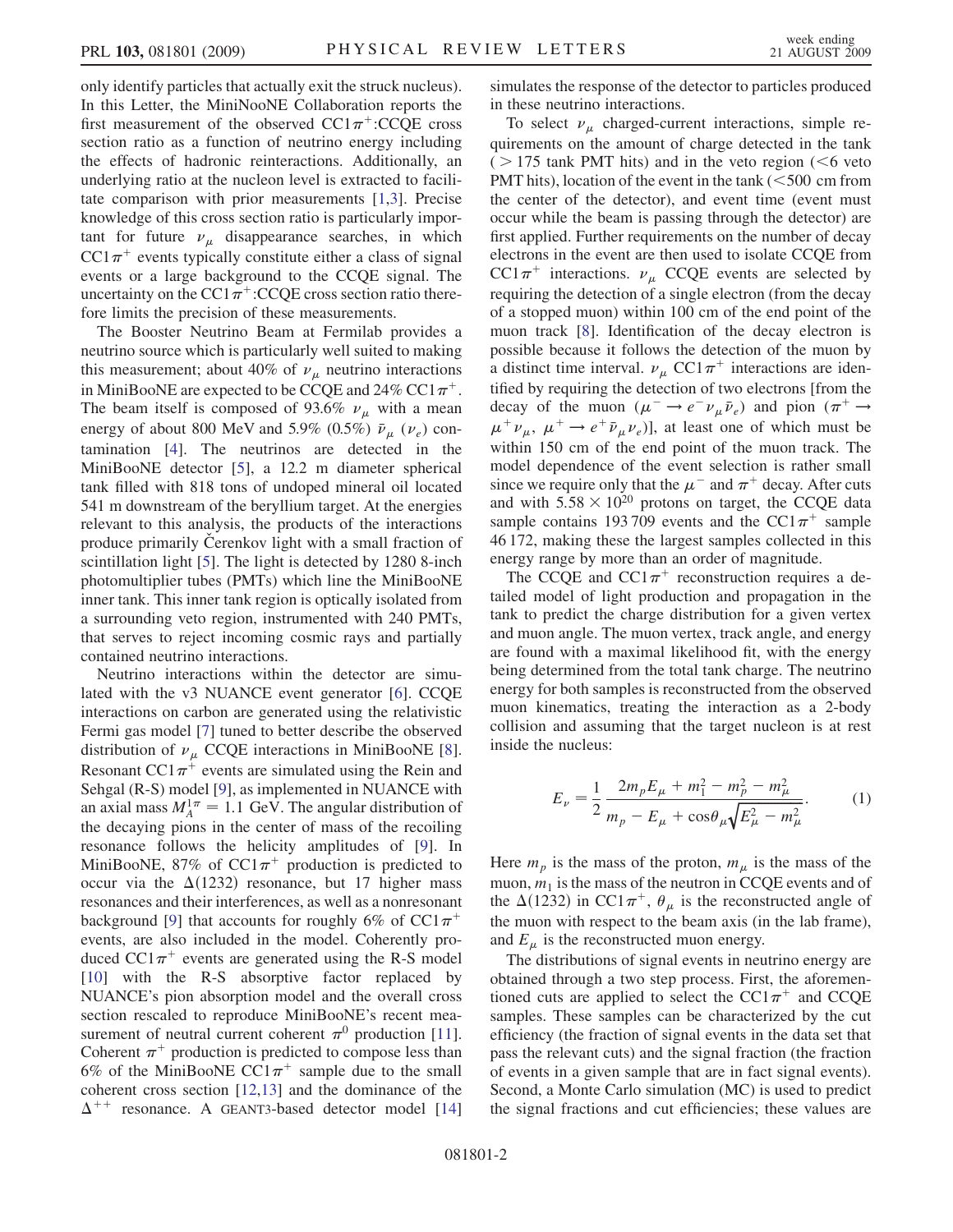<span id="page-5-0"></span>

|  | CCQE-like (one $\mu^-$ and no pions in the final state) events.                                         |  |  |  |  |
|--|---------------------------------------------------------------------------------------------------------|--|--|--|--|
|  | TABLE I. Predicted composition of $CC1\pi^+$ -like (one $\mu^-$ and one $\pi^+$ in the final state) and |  |  |  |  |

| Process             | Fraction of CC1 $\pi$ <sup>+</sup> -like events (%) | Fraction of CCQE-like events $(\%)$ |
|---------------------|-----------------------------------------------------|-------------------------------------|
| $CC1\pi^+$ resonant | 86.0                                                | 9.4                                 |
| $CC1\pi^+$ coherent | 6.3                                                 | 0.2                                 |
| CCOE                | 2.4                                                 | 85.4                                |
| Multipion           | 2.5                                                 | 0.02                                |
| $CC1\pi^0$          | 1.0                                                 | 2.5                                 |
| DIS                 | 0.2                                                 | < 0.01                              |
| Other               | 1.6                                                 | 2.5                                 |

then used to correct the raw numbers of events passing cuts.

For our primary measurement, we define  $CC1\pi^+$  signal as events with exactly one  $\mu^-$  and one  $\pi^+$  escaping the struck nucleus (which we call  $CC1\pi^+$ -like events) and CCQE signal as those with exactly one  $\mu^-$  and no pions (CCQE-like events). Both event classes may include any number of protons or neutrons, but no other types of hadrons. The observed cross section ratio is then defined as the ratio of  $CC1\pi^+$ -like to CCQE-like events and thus has not been corrected for reinteractions in the struck nucleus. The signal fraction of the  $CC1\pi^+$ -like (CCQElike) sample is predicted to be 92% (83%) and the cut efficiency is predicted to be 26% (38%) in 500 cm. Table [I](#page-5-0) gives the composition of the CC1 $\pi$ <sup>+</sup>-like and CCQE-like signal events in the MC.

To map reconstructed to true energy, we form a migration matrix  $A_{ij}$  representing the number of MC events in bin  $i$  of reconstructed energy and bin  $j$  of true energy. We then normalize each reconstructed energy bin to unity to obtain an unsmearing matrix. This is equivalent to a Bayesian approach discussed in [\[15\]](#page-7-16); it differs from the standard matrix inversion method in that the resulting unsmearing matrix is biased by the MC distribution used to generate it. We account for this in our uncertainties by including a variation in the MC distribution used to generate the matrix. Because we have good data-MC agreement this effect is small. The advantage of this method is that it avoids the problems of numerical instability and the magnification of statistical errors which occur in matrix inversion. This unsmearing procedure also proved insensitive to variations in neutrino energy reconstruction, confirming that it performs as intended.

With all the correction terms put together, the cross section ratio in each energy bin  $i$  is:

$$
\frac{\sigma_{1\pi^+,i}}{\sigma_{\text{QE},i}} = \frac{\epsilon_{\text{QE},i} \sum_j U_{1\pi^+,ij} f_{1\pi^+,j} N_{1\pi^+-\text{cuts},j}}{\epsilon_{1\pi^+,i} \sum_j U_{\text{QE},ij} f_{\text{QE},j} N_{\text{QE-cuts},j}},\tag{2}
$$

where subscript  $i$  runs over bins in true neutrino energy, subscript *i* indexes bins in reconstructed neutrino energy,  $N_{X-cuts}$  denotes the number of events passing cuts for  $X =$  $CC1\pi^+$ , CCQE, f denotes a signal fraction,  $\epsilon$  denotes a cut efficiency, and  $U$  is a neutrino energy unsmearing matrix that acts on a reconstructed distribution to return the true distribution.

Figure [1](#page-5-1) shows the observed  $CC1\pi^+$ -like to CCQE-like ratio extracted from the MiniBooNE data, including statistical and systematic uncertainties.

The systematic uncertainties on the cross section ratio arise from five main sources: the neutrino flux (which largely cancels in the ratio), the neutrino interaction cross sections (which affect the background predictions), the target nucleon momentum distribution (which accounts for the model dependence of our unfolded neutrino energy), hadron reinteractions in the detector, and the detector simulation (which describes light propagation in the oil). In the region of highest statistics (about 1 GeV), there is roughly an 8% fractional error on the ratio resulting from hadron rescattering in the detector, 6% from neutrino cross sections, 4% from the detector simulation, 2% from the nucleon momentum distribution, 2% from the neutrino flux, and 2% from the statistics of the two samples.

In addition to these errors, an uncertainty on the  $Q^2$ dependence of the predicted  $CC1\pi^+$  cross section is as-

<span id="page-5-1"></span>

FIG. 1 (color online). Observed  $CC1\pi^+$ -like:CCQE-like cross section ratio on  $CH<sub>2</sub>$ , including both statistical and systematic uncertainties, compared with the MC prediction [\[6](#page-7-7)]. The data have not been corrected for hadronic reinteractions.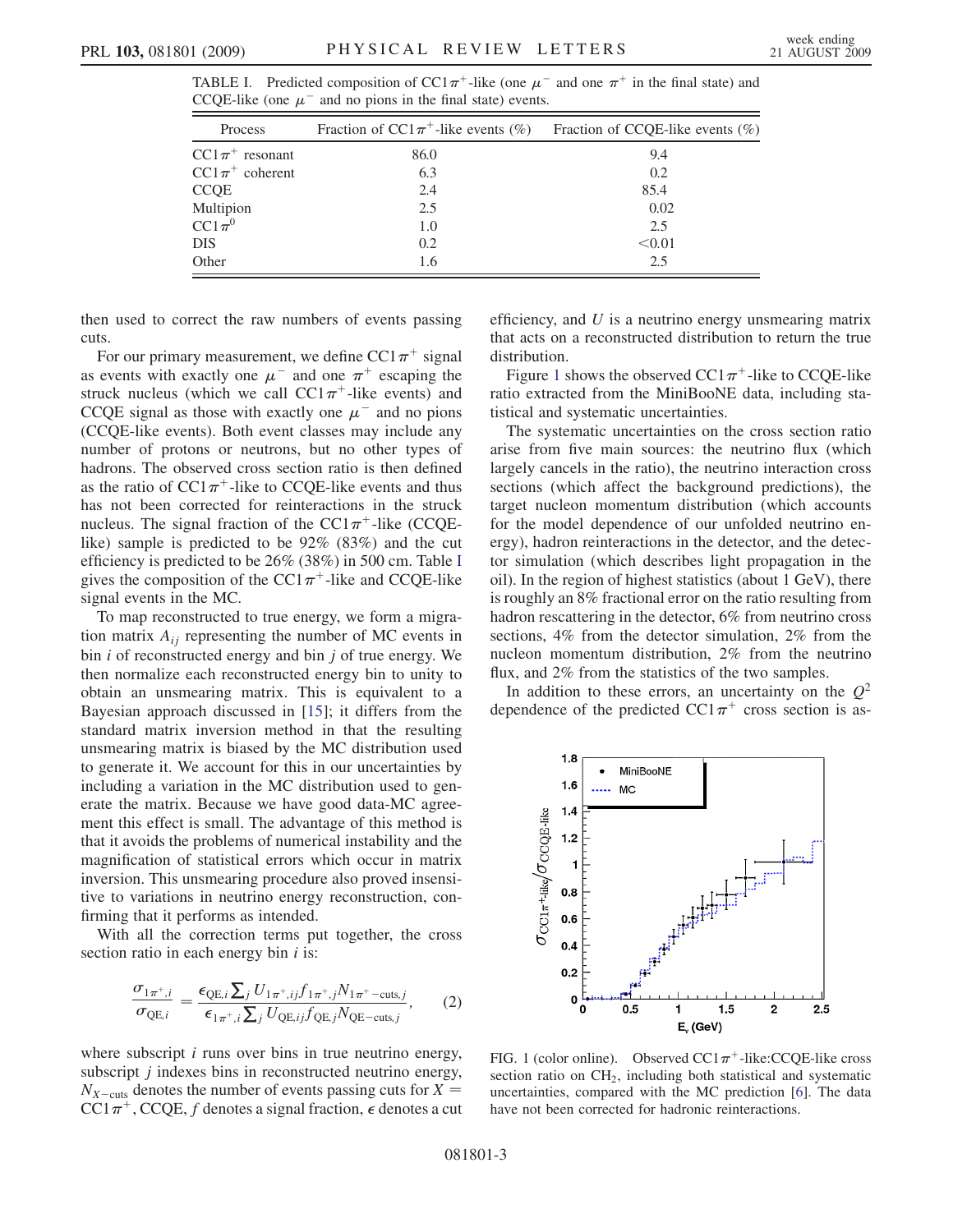<span id="page-6-0"></span>

FIG. 2 (color online). FSI-corrected  $CC1\pi^+$  to CCQE cross section ratio on CH<sub>2</sub> compared with results from ANL  $(D_2)$  [\[1\]](#page-7-3) and K2K  $(C_8H_8)$  [\[3\]](#page-7-4). The data have been corrected for final state interactions and rescaled for an isoscalar target.

sessed based on comparison to MiniBooNE data. This contributes less than a 3% error to the measured ratio. Additional variations testing the sensitivity of the result to the event selection scheme, reconstruction algorithm, energy unsmearing method, and predicted  $\pi^+$  momentum distribution in CC1 $\pi$ <sup>+</sup> events are also included in the total uncertainty shown in Fig. [1](#page-5-1). Each of these contributes a 1%–2% uncertainty to the ratio at 1 GeV.

Unlike the result presented in Fig. [1](#page-5-1), the ratio reported by all prior experimental measurements [\[1–](#page-7-3)[3](#page-7-4)] has been one in which the effects of final state interactions (FSI) in the target nucleus have been removed using MC. Solely for the purpose of comparison, we now extract a similarly corrected value. The FSI-corrected ratio is defined as the ratio of  $CC1\pi^+$  to CCQE events at the initial vertex and before any hadronic reinteractions. Thus, the signal fractions and cut efficiencies for the FSI-corrected ratio include corrections for intranuclear hadron rescattering based on the MC's model for nuclear effects. The measurement proceeds exactly as for the observed ratio (Fig. [1\)](#page-5-1), except that now we define  $CC1\pi^+$  and CCQE, rather than  $CC1\pi^+$ -like and CCQE-like, events as signal for the respective samples. With these definitions, the CCQE  $(CCl\pi^+)$  sample has a signal fraction of 72% (87%) and a cut efficiency of 37% (20%) in 500 cm. The FSIcorrected ratio is shown in Fig. [2.](#page-6-0) The corrections for final state interactions have uncertainties associated with them, introducing additional systematic error to the cross section ratio. The fractional error on the ratio due to these corrections is roughly 6% in the region of highest statistics.

Here we limit our comparison to those experiments which reported both CCQE and  $CC1\pi^+$  cross sections, using the same energy bins for each of these interactions, so as to facilitate comparison with our measured  $CC1\pi^{+}$ :CCQE ratio. Our result agrees with both Argonne National Laboratory (ANL), which used a deuterium target, and the K2K Collaboration, which used  $C_8H_8$  (Fig. [2\)](#page-6-0). In order to make this comparison, the MiniBooNE and K2K results have been rescaled to an isoscalar target. To perform this correction, we rescale the ratio by a factor of  $(1 - r)s_p$ , where r is the ratio of neutrons to protons in the target and  $s_p$  is the fraction of  $\pi^+$  production that is predicted (by MC) to occur on protons. The resulting scaling factor is 0.80 for MiniBooNE; for K2K we use the factor of 0.89 provided in [\[3](#page-7-4)]. The results have not been corrected for their differing nuclear targets nor for the application of explicit invariant mass requirements (although the latter are similar). ANL used an explicit cut on invariant mass  $W < 1.4$  GeV. While no invariant mass cut is used in this analysis, the MiniBooNE spectrum is such that  $CC1\pi^{+}$  events occur only in the region  $W < 1.6$  GeV;

<span id="page-6-1"></span>TABLE II. The MiniBooNE measured  $CC1\pi^{+}$  to CCQE (as in Fig. [2](#page-6-0) but without the isoscalar correction) and CC1 $\pi$ <sup>+</sup>-like to CCQE-like (Fig. [1\)](#page-5-1) cross section ratios on CH<sub>2</sub> including all sources of statistical and systematic uncertainty.

| $E_{\nu}$ (GeV) | $CC1\pi^{+}$ :CCQE (FSI corrected) | $CC1\pi^+$ -like:CCQE-like (observed) |
|-----------------|------------------------------------|---------------------------------------|
| $0.45 \pm 0.05$ | $0.045 \pm 0.008$                  | $0.036 \pm 0.005$                     |
| $0.55 \pm 0.05$ | $0.130 \pm 0.018$                  | $0.100 \pm 0.011$                     |
| $0.65 \pm 0.05$ | $0.258 \pm 0.033$                  | $0.191 \pm 0.019$                     |
| $0.75 \pm 0.05$ | $0.381 \pm 0.047$                  | $0.278 \pm 0.028$                     |
| $0.85 \pm 0.05$ | $0.520 \pm 0.064$                  | $0.371 \pm 0.040$                     |
| $0.95 \pm 0.05$ | $0.656 \pm 0.082$                  | $0.465 \pm 0.053$                     |
| $1.05 \pm 0.05$ | $0.784 \pm 0.100$                  | $0.551 \pm 0.066$                     |
| $1.15 \pm 0.05$ | $0.855 \pm 0.114$                  | $0.607 \pm 0.077$                     |
| $1.25 \pm 0.05$ | $0.957 \pm 0.132$                  | $0.677 \pm 0.091$                     |
| $1.35 \pm 0.05$ | $0.985 \pm 0.141$                  | $0.700 \pm 0.097$                     |
| $1.5 \pm 0.1$   | $1.073 \pm 0.157$                  | $0.777 \pm 0.109$                     |
| $1.7 \pm 0.1$   | $1.233 \pm 0.207$                  | $0.904 \pm 0.137$                     |
| $2.1 \pm 0.3$   | $1.318 \pm 0.247$                  | $1.022 \pm 0.161$                     |